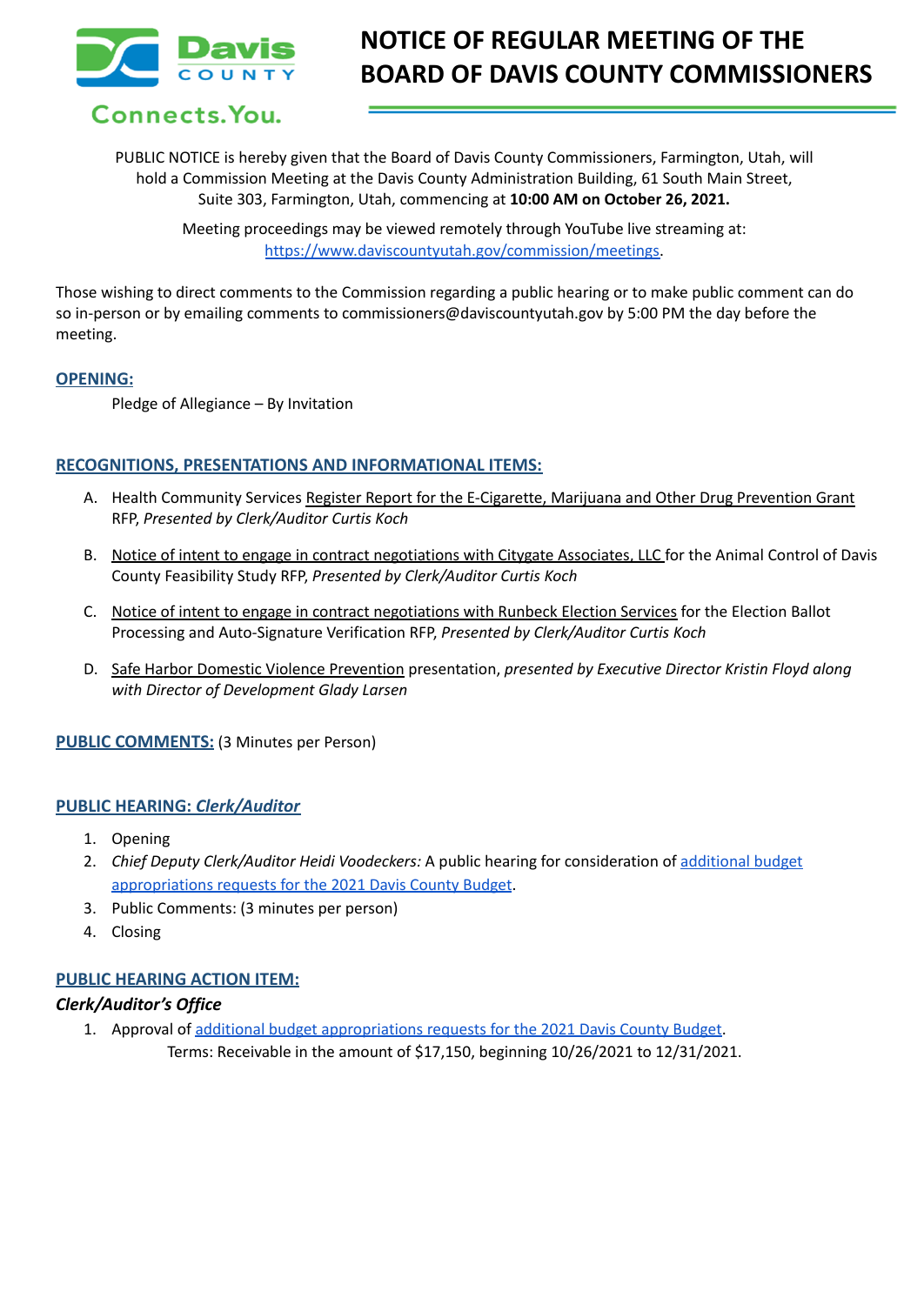## **BUSINESS/ACTION:**

# *CLERK/AUDITOR'S OFFICE:*

## *Chief Deputy Clerk/Auditor Brian McKenzie, presenting the following for:*

2. Approval of the [Agreement](https://drive.google.com/file/d/1Yg4xzFHvjWaaEtlT2c0Hy2zfJhFfqCJc/view?usp=sharing) with Municode for self-publishing software allowing Davis County personnel the ability to automatically publish updated code upon approval of a new ordinance. Terms: Payable in the amount of \$2,800, beginning 10/26/2021 to 10/26/2022.

# *Clerk/Auditor Curtis Koch, presenting the following for:*

3. Approval of the Davis County 2022 Tentative Budget.

## *COMMISSION OFFICE: Commissioner Stevenson, presenting the following for:*

- 4. Adoption of the Resolution of appointment of a Davis County [representative](https://drive.google.com/file/d/1wOSZtvHHR3D_OCs6DuynxSYrILLBMRhh/view?usp=sharing) and an alternate representative for the Utah Counties Indemnity Pool (UCIP) annual membership meeting on November 11, 2021. Terms: Beginning 10/26/2021.
- 5. Approval of the Cooperation Agreement with Multicounty Appraisal Trust (MCAT) for the [appointment](https://drive.google.com/file/d/1Y11J7hRHKyG6Lu5FKOiIJQS1-4hJ0rSf/view?usp=sharing) of Lisa Manning as the Davis County [representative](https://drive.google.com/file/d/1Y11J7hRHKyG6Lu5FKOiIJQS1-4hJ0rSf/view?usp=sharing) to the Multicounty Appraisal Trust.

## *COMMUNITY & ECONOMIC DEVELOPMENT: Director Kent Andersen, presenting the following for:*

6. Approval to Finalize a [Quitclaim](https://drive.google.com/file/d/1BmtwCqVCBx9fZbMM9FiEmRJSJ4riQGkp/view?usp=sharing) Deed with Dennis and Melanie W. Vest on a parcel of surplus Tax Sale property known as Tax ID 06-031-0003.

Terms: Receivable in the amount of \$356.18.

## *HEALTH: Director Brian Hatch, presenting the following for:*

7. Approval of the Contract with the Utah [Department](https://drive.google.com/file/d/1OdQ3VfmnVZuCGtIBsn2lRUsLds5d-NwH/view?usp=sharing) of Health for the FY22 Violence and Injury Prevention Program.

Terms: Receivable in the amount of \$82,878.52, beginning 10/1/2021 to 9/30/2022.

## *PUBLIC WORKS:Director Adam Wright, presenting the following for:*

8. Approval of the [Amendment](https://drive.google.com/file/d/1tuSL7VZPRntuSLg4-Km7oRn3JO7wJKTc/view?usp=sharing) to the Standard Design Professional Services Contract with Jones & Associates [Consulting](https://drive.google.com/file/d/1tuSL7VZPRntuSLg4-Km7oRn3JO7wJKTc/view?usp=sharing) Engineers, Inc. for an additional scope of work to aid in the required acquisition of right-of-way from two property owners required for the Ewe turn cul-de-sac. Terms: Payable in the amount of \$2,576, beginning 10/26/2021 to 12/31/2021

# *SHERIFF'S OFFICE: <<Presenting for Sheriff>>, presenting the following for:*

- 9. Approval of the State Plan of Operation (SPO) Memorandum of [Understanding](https://drive.google.com/file/d/1nwlFwYxASEVzuMrm-Zq_1Ej46Ry7-Gkg/view?usp=sharing) with the State of Utah/United States [Territory](https://drive.google.com/file/d/1nwlFwYxASEVzuMrm-Zq_1Ej46Ry7-Gkg/view?usp=sharing) to mark the terms and conditions of the Department of Defense excess property and equipment that is redirected to Davis County for law enforcement purposes.
- 10. Approval of the Training Reimbursement Agreement with Stephanie Bartlett for Special Functions Officer (SFO) and Law Enforcement Officer (LEO) Training.

Terms: Receivable in the amount of \$24,752, beginning 10/26/2021 to 10/26/2023

11. Approval of Tow Rotation Contracts for the following carriers:

Aaron's Towing LLC. Aaron's Towing and Recovery LLC. Ricky's Towing LLC

Terms: Beginning 7/1/2021 to 6/30/2022